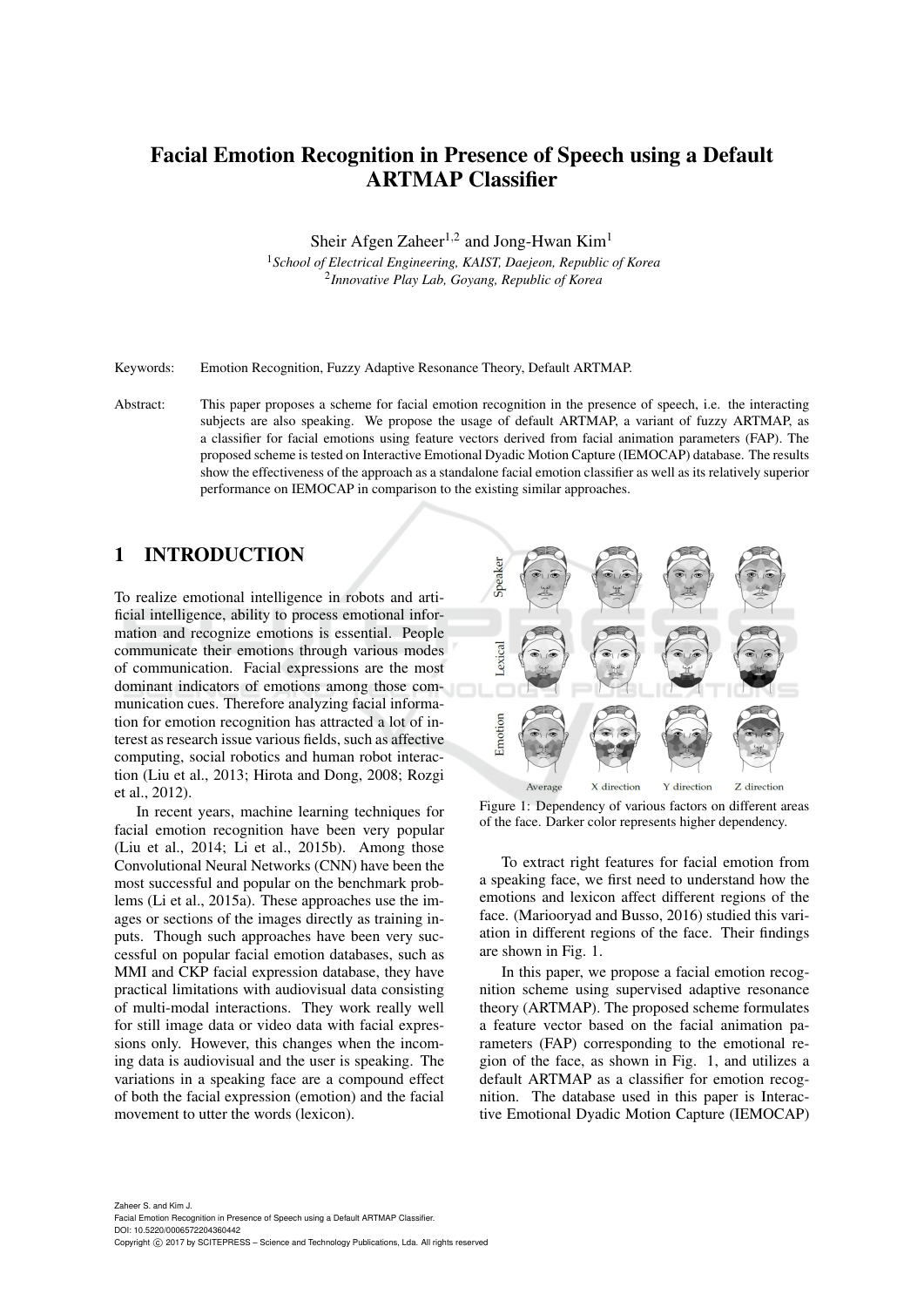(Busso et al., 2008). IEMOCAP database is an acted, multimodal and multispeaker database, developed by Signal Analysis and Interpretation Laboratory (SAIL) lab at the University of Southern California (USC). It contains approximately 12 hours of audiovisual data, including audiovisuals, motion capture of face, text transcriptions. The motion capture information, the interactive setting to elicit authentic emotions, and the diversity of the actors in the data base (five males and five females) make this database a valuable, realistic and challenging emotion corpus.

This paper is organised as follows: Section 2 describes the facial feature extraction. Section 3 explains the facial emotion classification using default ARTMAP, and the classification results follow in Section 4. Finally, the concluding remarks are presented in Section 5.

## $\overline{2}$ **FACIAL FEATURE EXTRACTION**

Recent studies using audiovisual data similar to ours have shown that Face Animation Parameters (FAP) can be an effective feature set choice for extraction of emotional information even when the user is speaking (Kim et al., 2013; Mower et al., 2011).

"A Face Animation Parameter (FAP) is a component of the MPEG-4 International Standard developed by the Moving Pictures Experts Group. FAP represent displacements and rotations of the feature points from the neutral face position, which is defined as: mouth closed, eyelids tangent to the iris, gaze and head orientation straight ahead, teeth touching, and tongue touching teeth" (Petajan, 2005).

#### **Motion Capture and FAP**  $2.1$

As FAP are distances between two points on a face, a prerequisite to calculating FAP is the availability of the motion capture data for the corresponding points on the face. Fig. 2 demonstrates the motion capture points available in the database. Combining the information from Fig. 1 and Fig. 2, desirable FAP can be calculated. Our set of 30 FAP is similar to the ones used by (Kim et al., 2013; Mower et al., 2011), with the exception of FAP corresponding the mouth openings. These FAP are shown in Fig. 3.



Figure 2: Visual representation of the motion capture pints on the face.



Figure 3: Visual representation of the FAP used for facial emotion recognition.

#### **Facial Features based on FAP**  $2.2$

After obtaining the required FAP, the next step is to generate the feature vector for facial emotion classification. Ninety  $(x, y, z$ -components of each of the FAP) FAP values are extracted from each frame of the audiovisual segment. The selected features for the audiovisual segment consists of means, standard deviations, ranges, upper and lower quartiles, and quartile ranges for all 90 values over the entire segment. Consequently, the net feature vector consists of 540 features for each audiovisual segment.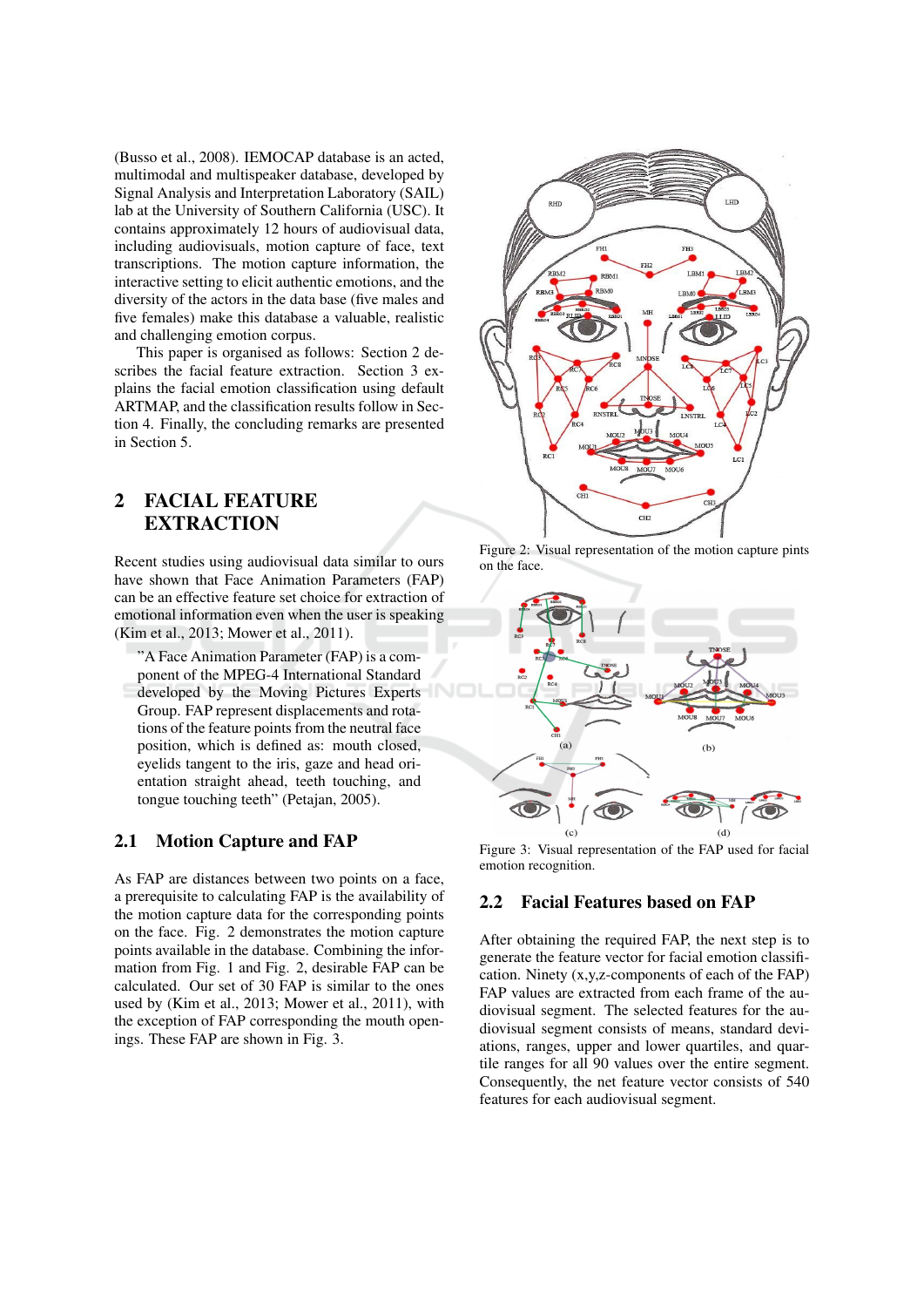#### $2.3$ **Facial Feature Normalization**

The database has multiple actors and they all have distinct facial features and sizes, which means that the base values for their FAP are different. Therefore, the FAP features need to be normalized to minimize the effect of base value variation among different faces. We use z-normalization for this purpose. Mean and standard deviation for each face were calculated over the entire spectrum of emotions expressed by the corresponding actor. These mean and standard deviation values for each face are used to calculate feature values in terms of z-scores using:

$$
FAPFeatures = \frac{(FAPFeatures - \mu_{FAPFeatures})}{\sigma_{FAPFeatures}}, \quad (1)
$$

where  $FAPFeat$  are the FAP-based features,  $\mu_{FAPFeat}$ and  $\sigma_{FAPFeat}$  are the means and standard deviations. respectively, of the features across the entire spectrum of emotions.

#### **Facial Feature Scaling**  $2.4$

The classifier for facial emotion recognition is a default ARTMAP neural network. Since default ARTMAP is a variant of fuzzy ARTMAP, the inputs to the network need to be scaled to a zero-to-one range.  $(2)$  is used for scaling.

$$
FAPFeatures_{cld} = \frac{(FAPFeatures - FAPFeatures)}{(FAPFeatures - FAPFeatures)} , (2)
$$

where  $FAPFeatures$  and  $FAPFeatures$  are the maximum and minimum values, respectively.

## **FACIAL EMOTION** 3 **CLASSIFICATION USING ARTMAP**

Even though FAP based features have been shown to be quite effective for facial emotion, there are some hindering issues in the choice of classifiers. These issues stem from the way in which the feature vectors are formulated. A common practice is to accumulate FAP over a segment or an utterance, and then formulate a feature vector by applying statistical operations over the accumulated FAP. The statistical operations applied in this case are: mean, standard deviation, range (max-min values), upper quartile, lower quartile, and quartile range. This results in relatively large feature vectors with a fewer training instances because each instance is sampled over utterances/segments containing hundreds of frames.



Figure 4: The architecture of Fuzzy ARTMAP.

Therefore, fewer training instances  $( $3000$ )$  with a feature vector size of over 500 presents a particular case of 'curse of dimensionality'. This issue has been tackled in research by coupling a classifier (Neural network or SVM) with a feature dimensionality reduction implemented through Information Gain (IG), Principal Feature Analysis (PFA), Deep Belief Network (DBN), etc (Kim et al., 2013).

However, in this research, we opted for a Fuzzy ARTMAP classifier, Default ARTMAP classifier specifically. We chose ARTMAP because it enables fast learning by simultaneously clustering/categorizing and classifying. Additionally, ARTMAP is plastic while maintaining spasticity, i.e., it can learn new information without forgetting what it already has learnt. Before explaining the Default ARTMAP classifier that we employed in this research, the following subsection will provide some back ground on Fuzzy ARTMAP, in particular, and Fuzzy Adaptive Resonance Theory (ART).

#### **Fuzzy ARTMAP**  $3.1$

Fuzzy ARTMAP, or supervised ART, is a combination of two ART neural networks that are connected through a MAP field (shown in Fig. 4) (Carpenter et al., 1991b). The first Fuzzy ART neural network,  $ART<sub>a</sub>$ , categorizes the inputs, while the second one,  $ART<sub>b</sub>$ , categorizes the output class labels. The association between the two categorizations is mapped via a MAP field, hence the name ARTMAP.

Fuzzy ART implements fuzzy logic into ART's pattern recognition, thus enhancing generalizability (Carpenter et al., 1992). The first step in Fuzzy ART learning is complement coding. This is done by concatenating fuzzy complement of the input at the end of the input vector:

$$
A = (a|a^c). \tag{3}
$$

After complement coding the inputs, Fuzzy ART is initialized by categorizing the first input and initializing the weights and vigilance parameter,  $\rho$ . The vigi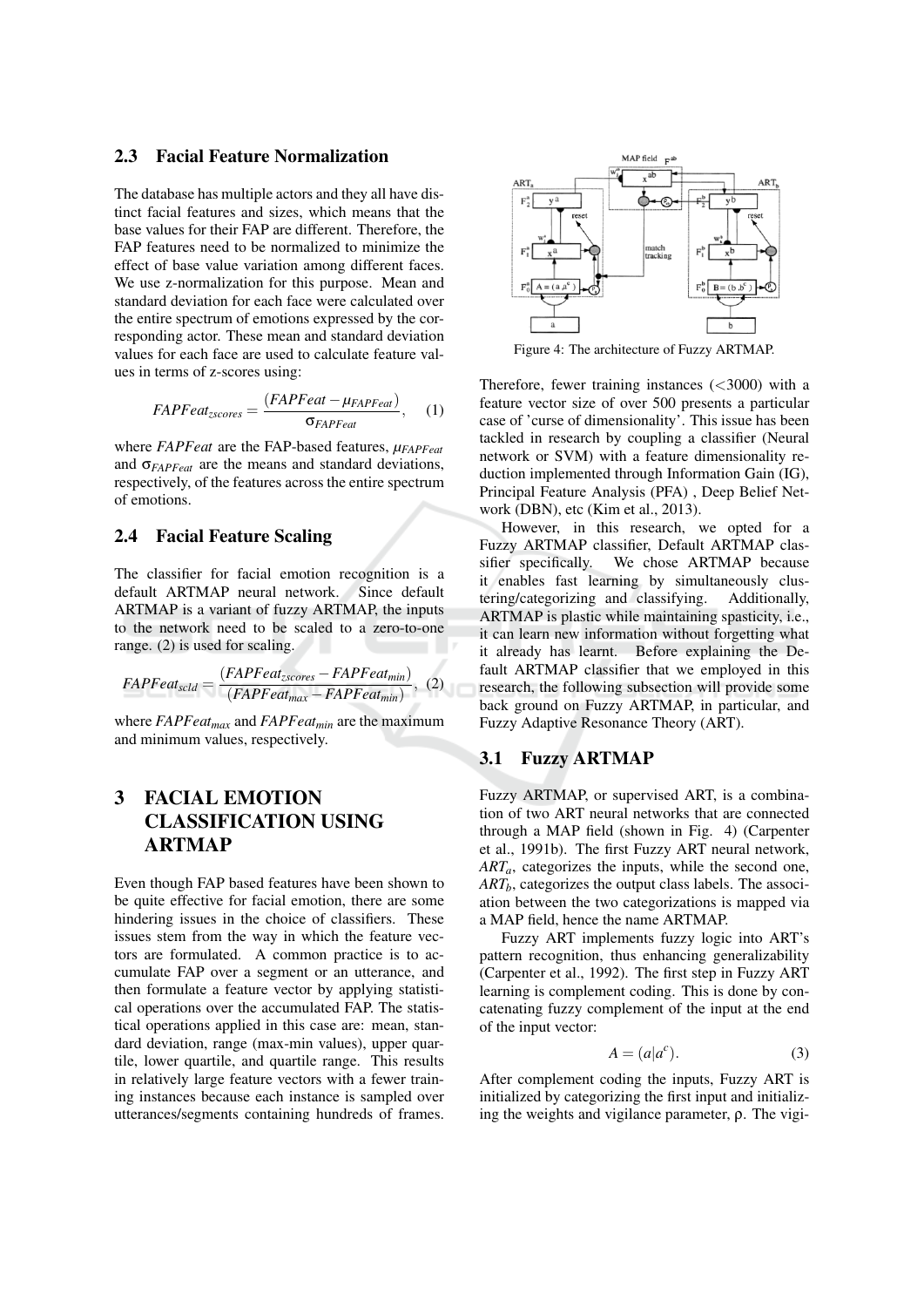lance parameter controls the level of fuzzy similarity acceptable to be categorized into the same category node. The higher  $\rho$  means stricter categorization and hence more category nodes. Once the Fuzzy ART has been initialized, the next input is selected and the activation signals to the committed nodes:

$$
T_j = |\mathbf{A} \wedge \mathbf{w}_j| + (1 - \alpha)(M - |\mathbf{w}_j|). \tag{4}
$$

Then, the activated nodes are checked for template matching, or resonance, using the following criterion:

$$
\rho|\mathbf{A}| - |\mathbf{x}| \le 0,\tag{5}
$$

where  $\mathbf{x} = \mathbf{A} \wedge \mathbf{w}_i$ . If there is a match, the weights are updated using:

$$
\mathbf{w}_j = (1 - \beta)\mathbf{w}_j + \beta(\mathbf{A} \wedge \mathbf{w}_j),\tag{6}
$$

where  $\beta$  is the learning rate. On the other hand, if there is no match, a new new node  $j$  associated to the input is created:

$$
\mathbf{w}_j = \mathbf{A}.\tag{7}
$$

In a Fuzzy ARTMAP, as well as a Default ARTMAP, the same ART categorization and learning scheme is used. However, in the supervised case, the vigilance parameter for the categorization is controlled via the labels coming through the  $ART<sub>h</sub>$  and MAP field. Further explanation on that follows in the next subsection.

#### $3.2$ **Default ARTMAP**

Default ARTMAP was used as the facial emotion classifier. The default ARTMAP (Amis and Carpenter, 2007; Carpenter and Gaddam, 2010) is a fuzzy ARTMAP with distributed coding for testing. Instead of winner-takes-all (WTA) testing in the typical fuzzy ARTMAP, the default ARTMAP employs the coding field activation method (CAM) (Carpenter et al., 1991a) for distributed testing. The training process for default ARTMAP is trained as follows (Fig. 5 (Amis and Carpenter, 2007)):

- 1. Complement code M-dimensional training set feature vectors,  $a$ , to produce  $2M$ -dimensional input vectors, A
- 2. Select the first input vector, A, with associated actual output class, K.
- 3. Set initial weights.
- 4. Set vigilance,  $\rho$ , to its baseline value and reset the code:  $y = 0$ .
- 5. Select the next input vector A, with associated actual output class,  $K$ .
- 6. Calculate signals to committed coding nodes

$$
T_j = |\mathbf{A} \wedge \mathbf{w}_j| + (1 - \alpha)(M - |\mathbf{w}_j|) \tag{8}
$$



Figure 5: Default ARTMAP notation.

- 7. Sort the committed coding nodes, N, in descending order of  $T_i$  values.
- 8. Search for a coding node,  $J$ , that meets the matching criterion and predicts the correct output class,  $K$ .
- 9. For the next sorted node that meets matching criteria, set  $y_I = 1(WTA)$
- 10. If the active code,  $J$ , predicts the actual output class, K. Otherwise, increase the  $\rho$  to add a new node and redo initializing and matching.
- 11. Update coding weights and go to 4.

After the default ARTMAP is trained, the testing is performed in the following steps:

- 1. Complement code M-dimensional training set feature vectors,  $a$ , to produce  $2M$ -dimensional input vectors, A
- 2. Select the first input vector.
- 3. Reset the code:  $y = 0$ .
- 4. Calculate signals to committed coding nodes

$$
T_i = |\mathbf{A} \wedge \mathbf{w}_i| + (1 - \alpha)(M - |\mathbf{w}_i|) \tag{9}
$$

- 5. Let  $\Lambda {\lambda 1...C : T_{\lambda} > \alpha M}$  and  $\Lambda' {\lambda -$ 1...C:  $T_{\lambda} - M$ } = { $\lambda - 1$ ...C:  $\mathbf{w}_i = \mathbf{A}$ }.
- 6. Apply Increased Gradient (IG) CAM Rule to calculate  $v_i$  (Fig. 6).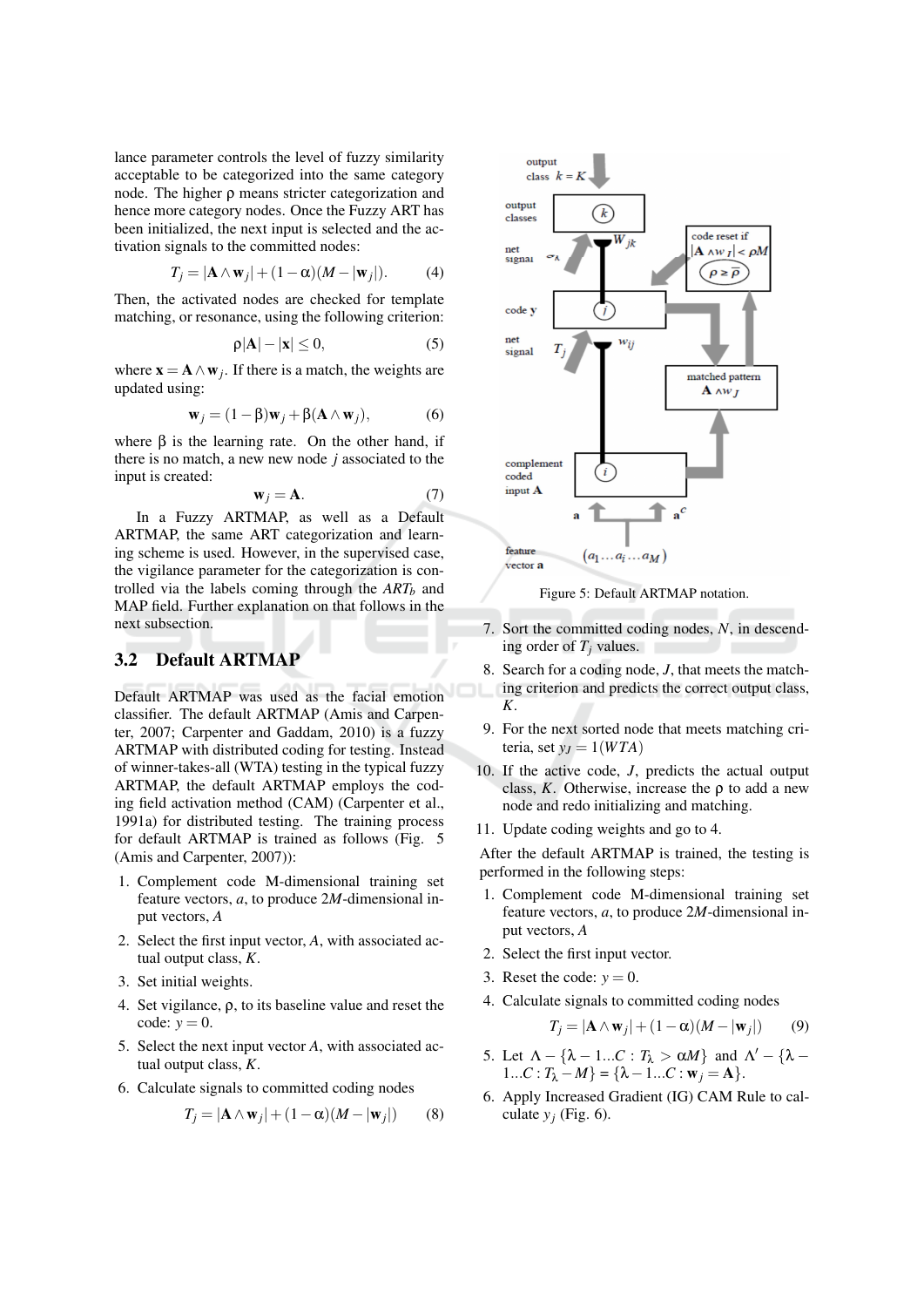

Figure 6: Default ARTMAP testing using Increased gradient CAM.

- 7. Calculate distributed output predictions:  $\sigma$  $\sum_{j=1}^{C} \mathbf{W}_{jk} y_j$
- 8. Predict output classes from  $\sigma_k$

### **Facial Emotion Recognition using**  $3.3$ default ARTMAP

Default ARTMAP was used as the classifier for Facial emotion recognition. The configuration of the ARTMAP network is shown in Fig. 7.

The Default ARTMAP was trained using four-fold cross validation using 2442 training instances from eight actors/speakers (4 males and 4 females). The followings are the configuration parameters used:

- $\bullet$  Learning rate: 0.7
- Choice parameter,  $\alpha$ : 0.27
- Base vigilance: 0.2
- CAM rule parameters: 1

After Default ARTMAP for facial parameters was trained, we got a facial emotion ARTMAP classifier with the following configuration: 1080 input nodes, 1112 category nodes, and five class nodes correspond-



Figure 7: Configuration of the trained ARTMAP classifier for Facial emotion recognition.

Table 1: Confusion matrix for the FAP-based facial emotion classifier.

|         | Neutral | Happy | Angry | Frust. | Sad   |
|---------|---------|-------|-------|--------|-------|
| Neutral | 0.529   | 0.059 | 0.059 | 0.235  | 0.118 |
| Happy   | 0.019   | 0.830 | 0.057 | 0.075  | 0.019 |
| Angry   | 0.036   | 0.071 | 0.5   | 0.393  |       |
| Frust.  | 0.024   | 0.072 | 0.241 | 0.590  | 0.072 |
| Sad     | 0.027   | 0.108 | 0.054 | 0.243  | 0.568 |

ing to five emotion classes: neutral, happiness, anger, frustration, and sadness.

#### **TESTS AND RESULTS** 4

After training, the classifier was tested using the training data from the remaining two actors (one male, one female) in the IEMOCAP database. In other words, the ARTMAP was trained using eight of the 10 actors in IEMOCAP and tested using the other two. The classification results showed a five class classification accuracy of over 68%. The confusion matrix for the Default ARTMAP body language classifier is shown in Table 1. As evident from the confusion matrix, the most frequent instances of misclassification/confusion occurred between angry and frustrated. This confusion is understandable as these two emotions are often not easily distinguishable even for humans

We also compared our results with existing similar researches on IEMOCAP. These approaches used support vector machines (SVM) preceded by feature dimension reduction. Table 2 shows comparative results of default ARTMAP against the following:

- SVM with Reynolds Boltzman Machine (RBM-SVM) (Shah et al., 2014)
- SVM with Principal Feature Analysis (PFA-SVM) (Kim et al., 2013)
- SVM with Deep Belief Networks (DBN-SVM) (Kim et al., 2013)
- Emotion profiled SVM (EP-SVM), where each one-vs-all emotion classifiers used a feature vec-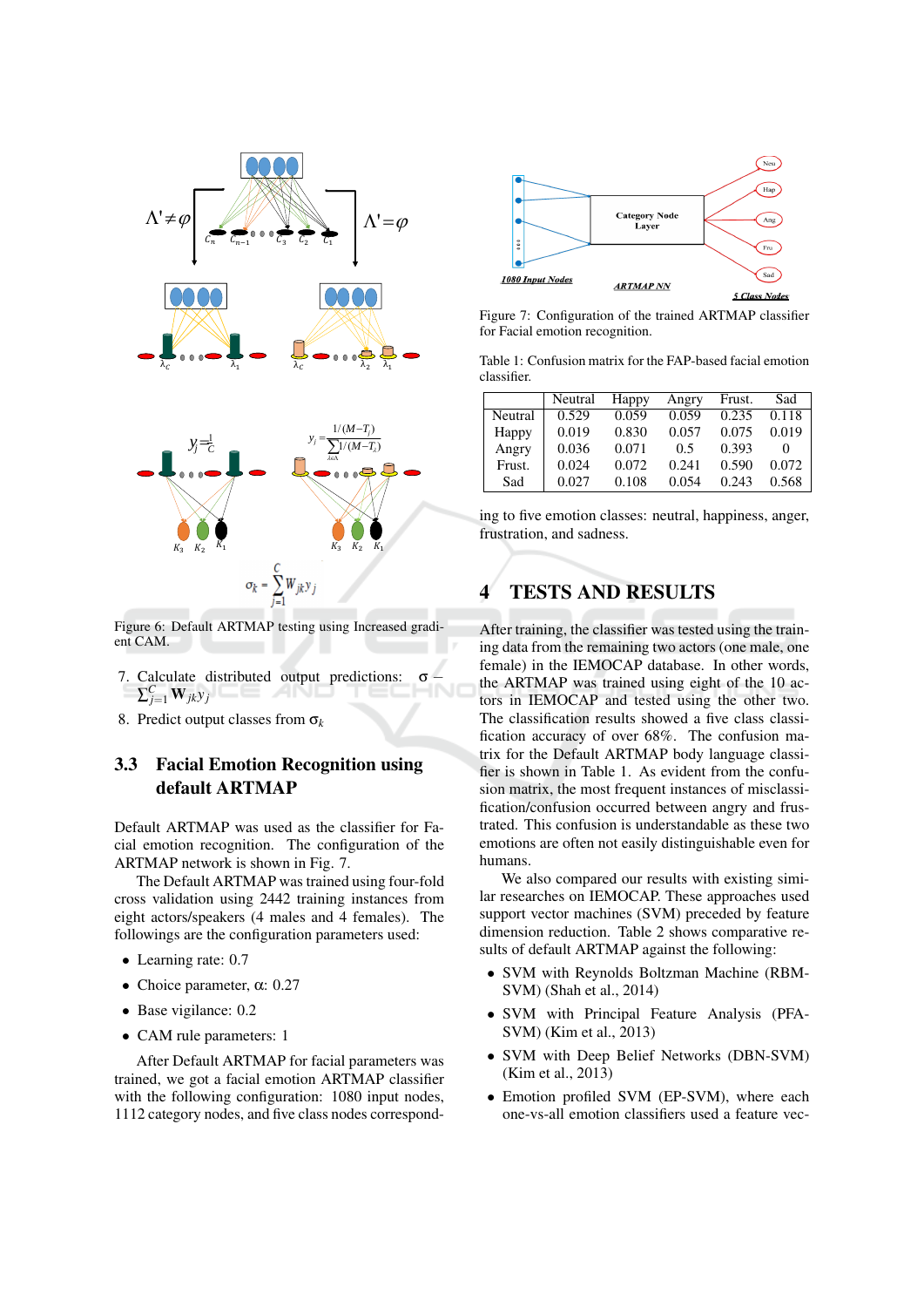| Classification approach     | <b>Accuracy</b> |  |
|-----------------------------|-----------------|--|
| RBM-SVM (Shah et al., 2014) | 60.71%          |  |
| PFA-SVM (Kim et al., 2013)  | 65%             |  |
| DBN-SVM (Kim et al., 2013)  | 68%             |  |
| EP-SVM (Mower et al., 2011) | 71%             |  |
| Default ARTMAP              | $72.2\%$        |  |

Table 2: Comparative Results on IEMOCAP using FAPbased features.

tor profiled for that particular emotion (Mower et al., 2011)

These results are for four class (neutral, happy, anger, as sadness) classification as those researches used four class classification. It is evident from the table that our approach gives the best results for FAPbased classifier on IEMOCAP data set. Furthermore, (Mower et al., 2011) and (Kim et al., 2013) used both facial and vocal features. However, since they had a similar set of facial features and they tested their approaches on IEMOCAP, we used their results for comparison as well.

## 5 **CONCLUSION AND FUTURE WORK**

In this paper, we proposed facial emotion recognition using a default ARTMAP classifier. The proposed classification scheme along with the FAP-based features was shown to be an effective facial emotion classifier in the presence of speech. The results show that our approach also yielded better results than the existing state-of-the-art on IEMOCAP database.

In future, we plan to integrate our emotion recognition with real time perception. Furthermore, we also intend to investigate other configurations of ARTMAP involving distributed training along with the distributed testing used in this paper.

## **ACKNOWLEDGEMENT**

This work was supported by the ICT R&D program of MSIP/IITP. [2016-0-00563, Research on Adaptive Machine Learning Technology Development for Intelligent Autonomous Digital Companion]

# **REFERENCES**

Amis, G. P. and Carpenter, G. A. (2007). Default artmap 2. In 2007 International Joint Conference on Neural Networks, pages 777-782.

- Busso, C., Bulut, M., Lee, C.-C., Kazemzadeh, A., Mower, E., Kim, S., Chang, J. N., Lee, S., and Narayanan, S. S. (2008). Iemocap: interactive emotional dyadic motion capture database. Language Resources and Evaluation, 42(4):335.
- Carpenter, G. A. and Gaddam, S. C. (2010). Biased art: A neural architecture that shifts attention toward previously disregarded features following an incorrect prediction. Neural Networks,  $23(3):435 - 451$ .
- Carpenter, G. A., Grossberg, S., Markuzon, N., Reynolds, J. H., and Rosen, D. B. (1992). Fuzzy artmap: A neural network architecture for incremental supervised learning of analog multidimensional maps. Trans. Neur. Netw., 3(5):698-713.
- Carpenter, G. A., Grossberg, S., and Reynolds, J. H.  $(1991a).$ Artmap: Supervised real-time learning and classification of nonstationary data by a self-organizing neural network. Neural Networks,  $4(5):565 - 588.$
- Carpenter, G. A., Grossberg, S., and Rosen, D. B. (1991b). Fuzzy art: Fast stable learning and categorization of analog patterns by an adaptive resonance system. Neural Networks, 4(6):759 - 771.
- Hirota, K. and Dong, F. (2008). Development of mascot robot system in nedo project. In *Intelligent Systems*, 2008. IS '08. 4th International IEEE Conference, volume 1, pages 1-38-1-44.
- Kim, Y., Lee, H., and Provost, E. M. (2013). Deep learning for robust feature generation in audio-visual emotion recognition. In IEEE International Conference on Acoustics, Speech and Signal Processing (ICASSP).
- Li, H., Lin, Z., Shen, X., Brandt, J., and Hua, G. (2015a). A convolutional neural network cascade for face detection. In The IEEE Conference on Computer Vision and Pattern Recognition (CVPR).
- Li, W., Li, M., Su, Z., and Zhu, Z. (2015b). A deep-learning approach to facial expression recognition with candid images. In Machine Vision Applications (MVA), 2015 14th IAPR International Conference on, pages 279-282
- Liu, P., Han, S., Meng, Z., and Tong, Y. (2014). Facial expression recognition via a boosted deep belief network. In The IEEE Conference on Computer Vision and Pattern Recognition (CVPR).
- Liu, Z.-T., Min, W., Dan-Yun, L., Lue-Feng, C., Fang-Yan, D., Yoichi, Y., and Kaoru, H. (2013). Communication atmosphere in humans and robots interaction based on the concept of fuzzy atmosfield generated by emotional states of humans and robots. Journal of Automation, Mobile Robotics and Intelligent Systems,  $7(2):52-63.$
- Mariooryad, S. and Busso, C. (2016). Facial expression recognition in the presence of speech using blind lexical compensation. IEEE Transactions on Affective Computing, 7(4):346-359.
- Mower, E., Mataric, M. J., and Narayanan, S. (2011). A framework for automatic human emotion classification using emotion profiles. IEEE Transactions on Audio, Speech, and Language Processing, 19(5):1057-1070.